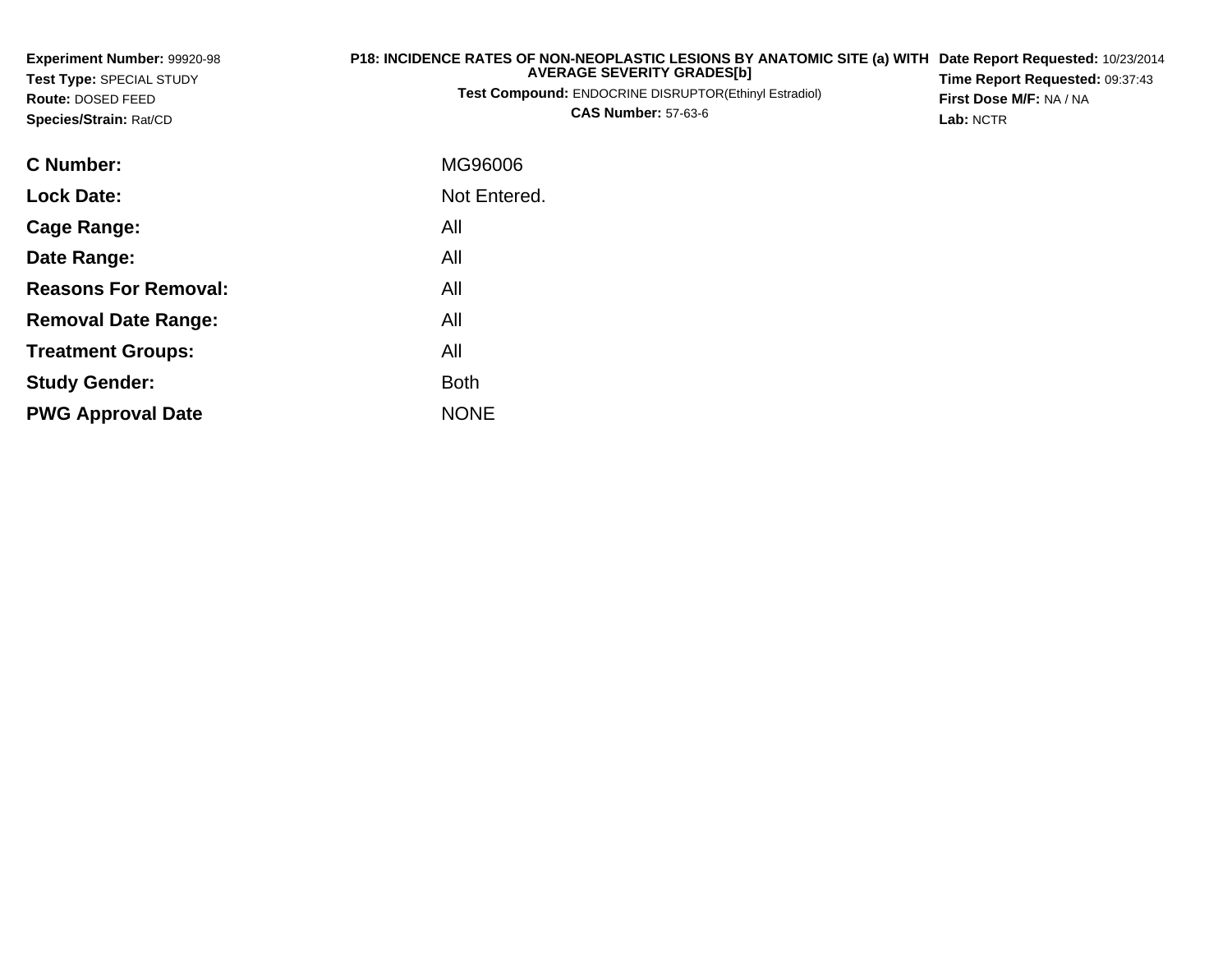**Test Type:** SPECIAL STUDY

#### **P18: INCIDENCE RATES OF NON-NEOPLASTIC LESIONS BY ANATOMIC SITE (a) WITH AVERAGE SEVERITY GRADES[b] Date Report Requested:** 10/23/2014

**Test Compound:** ENDOCRINE DISRUPTOR(Ethinyl Estradiol)

**Route:** DOSED FEED**Species/Strain:** Rat/CD

**CAS Number:** 57-63-6

**Time Report Requested:** 09:37:43**First Dose M/F:** NA / NA**Lab:** NCTR

| <b>CD Rat MALE</b>                      | <b>CONTROL</b><br>F <sub>1</sub> | F <sub>1</sub><br><b>2.0 PPB</b> | <b>10 PPB</b><br>F <sub>1</sub> | F1<br><b>50 PPB</b> |
|-----------------------------------------|----------------------------------|----------------------------------|---------------------------------|---------------------|
| <b>Disposition Summary</b>              |                                  |                                  |                                 |                     |
| <b>Animals Initially In Study</b>       | 25                               | 25                               | 25                              | 26                  |
| <b>Early Deaths</b>                     |                                  |                                  |                                 |                     |
| <b>Moribund Sacrifice</b>               |                                  |                                  |                                 | 1                   |
| <b>Survivors</b>                        |                                  |                                  |                                 |                     |
| <b>Terminal Sacrifice</b>               | 25                               | 25                               | 25                              | 25                  |
| <b>Animals Examined Microscopically</b> | 25                               | 25                               | 25                              | 26                  |
| <b>ALIMENTARY SYSTEM</b>                |                                  |                                  |                                 |                     |
| Esophagus                               | (0)                              | (0)                              | (0)                             | (1)                 |
| Liver                                   | (25)                             | (1)                              | (1)                             | (26)                |
| Hepatodiaphragmatic Nodule              |                                  | 1                                | 1                               | 3                   |
| Infiltration Cellular, Lymphocyte       | 5[1.0]                           |                                  |                                 |                     |
| Inflammation, Chronic Active            | 6[1.0]                           |                                  |                                 | 10[1.1]             |
| Vacuolization Cytoplasmic               |                                  |                                  |                                 | 1[1.0]              |
| Mesentery                               | (1)                              | (0)                              | (1)                             | (0)                 |
| Fat, Necrosis                           | 1[4.0]                           |                                  | 1[4.0]                          |                     |
| Oral Mucosa                             | (0)                              | (0)                              | (0)                             | (1)                 |
| Abscess                                 |                                  |                                  |                                 | 1[4.0]              |
| Pancreas                                | (0)                              | (0)                              | (0)                             | (1)                 |
| CARDIOVASCULAR SYSTEM                   |                                  |                                  |                                 |                     |
| <b>Blood Vessel</b>                     | (0)                              | (0)                              | (0)                             | (1)                 |
| Heart                                   | (0)                              | (0)                              | (0)                             | (1)                 |
| Cardiomyopathy                          |                                  |                                  |                                 | 1[1.0]              |
| <b>ENDOCRINE SYSTEM</b>                 |                                  |                                  |                                 |                     |
| <b>Adrenal Cortex</b>                   | (25)                             | (0)                              | (0)                             | (26)                |
| Vacuolization Cytoplasmic               | 3[1.0]                           |                                  |                                 | 1 [1.0]             |
| <b>Adrenal Medulla</b>                  | (25)                             | (0)                              | (0)                             | (26)                |

a - Number of animals examined microscopically at site and number of animals with lesion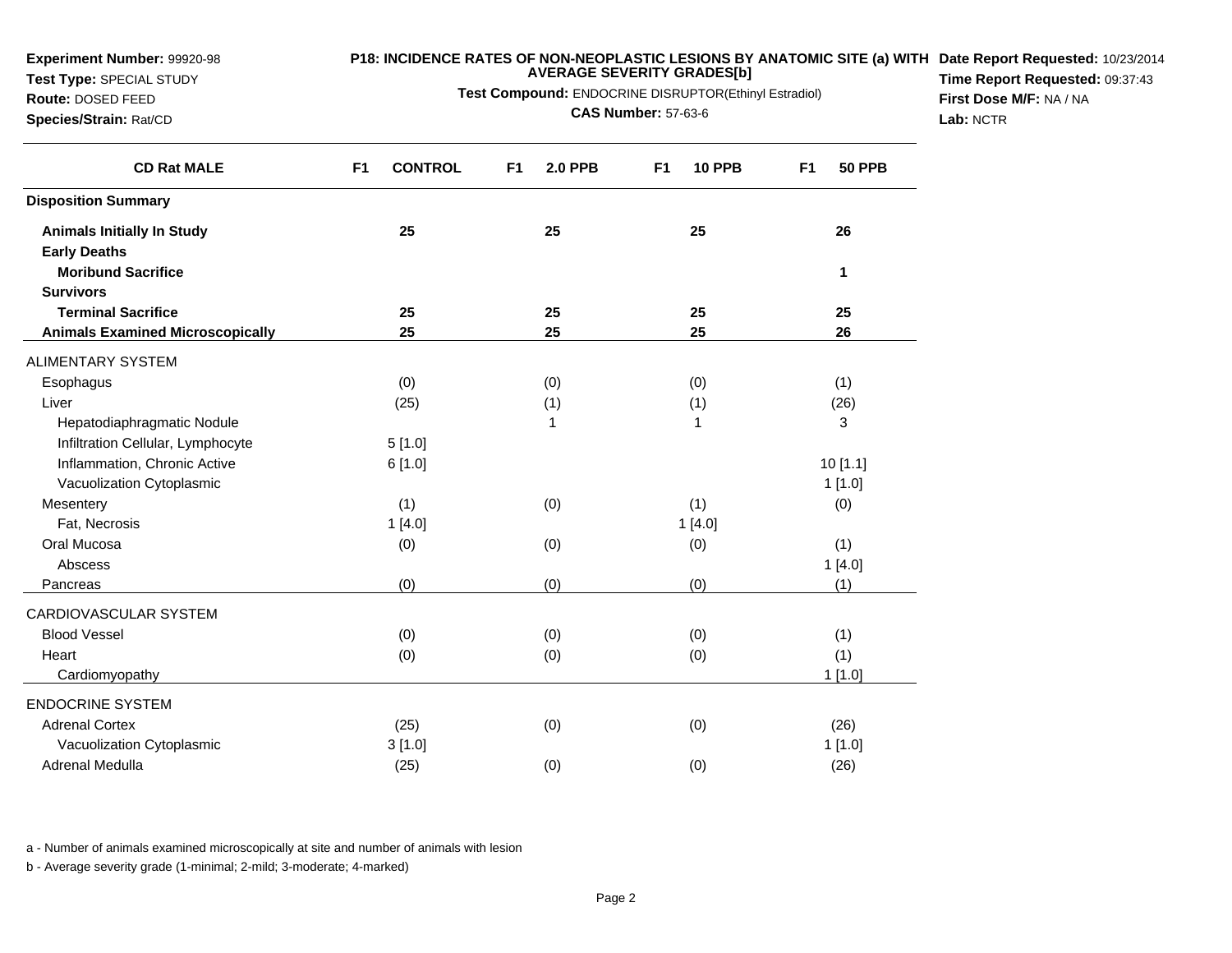**Test Type:** SPECIAL STUDY**Route:** DOSED FEED

# **P18: INCIDENCE RATES OF NON-NEOPLASTIC LESIONS BY ANATOMIC SITE (a) WITH AVERAGE SEVERITY GRADES[b]**

**Test Compound:** ENDOCRINE DISRUPTOR(Ethinyl Estradiol)

**Species/Strain:** Rat/CD

**CAS Number:** 57-63-6

**Date Report Requested:** 10/23/2014 **Time Report Requested:** 09:37:43**First Dose M/F:** NA / NA**Lab:** NCTR

| <b>CD Rat MALE</b>                    | <b>CONTROL</b><br>F <sub>1</sub> | F <sub>1</sub><br><b>2.0 PPB</b> | <b>10 PPB</b><br>F <sub>1</sub> | <b>50 PPB</b><br>F <sub>1</sub> |
|---------------------------------------|----------------------------------|----------------------------------|---------------------------------|---------------------------------|
| <b>Pituitary Gland</b>                | (24)                             | (0)                              | (0)                             | (26)                            |
| Pars Distalis, Cyst                   |                                  |                                  |                                 | 1                               |
| Pars Distalis, Cyst, Multiple         |                                  |                                  |                                 | $\overline{2}$                  |
| <b>Thyroid Gland</b>                  | (25)                             | (0)                              | (0)                             | (26)                            |
| Cyst, Squamous                        | 2                                |                                  |                                 |                                 |
| Cyst, Squamous, Multiple              | 1                                |                                  |                                 | 1                               |
| <b>GENERAL BODY SYSTEM</b>            |                                  |                                  |                                 |                                 |
| None                                  |                                  |                                  |                                 |                                 |
| <b>GENITAL SYSTEM</b>                 |                                  |                                  |                                 |                                 |
| <b>Coagulating Gland</b>              | (25)                             | (24)                             | (25)                            | (26)                            |
| Bilateral, Developmental Malformation | $\overline{2}$                   |                                  |                                 | 1                               |
| Developmental Malformation            | 4                                | 3                                | $\overline{c}$                  | 4                               |
| Epididymis                            | (25)                             | (25)                             | (25)                            | (26)                            |
| Atrophy                               |                                  | 3[3.0]                           | 1[2.0]                          |                                 |
| Epithelium, Degeneration              |                                  |                                  | 1[2.0]                          |                                 |
| Hypospermia                           |                                  | 3[4.0]                           | 1[4.0]                          | 1[4.0]                          |
| Infiltration Cellular, Lymphocyte     | 2[1.0]                           | 2[1.0]                           | 5[1.0]                          |                                 |
| <b>Preputial Gland</b>                | (3)                              | (2)                              | (3)                             | (1)                             |
| Atrophy                               | 2[1.5]                           | 1[3.0]                           | 1[2.0]                          |                                 |
| Bilateral, Atrophy                    |                                  |                                  | 1[2.0]                          |                                 |
| Infiltration Cellular, Lymphocyte     |                                  | 1[2.0]                           |                                 |                                 |
| Inflammation, Suppurative             | 1[2.0]                           | 1[4.0]                           |                                 |                                 |
| Prostate, Dorsal/Lateral Lobe         | (9)                              | (3)                              | (10)                            | (4)                             |
| Infiltration Cellular, Lymphocyte     | 3[1.3]                           | 1[1.0]                           | 5[1.0]                          |                                 |
| Inflammation, Suppurative             | 6[1.7]                           | 2[2.0]                           | 5[2.0]                          | 4[1.3]                          |
| Prostate, Dorsal/lateral Lobe         | (16)                             | (22)                             | (15)                            | (22)                            |
| Prostate, Ventral Lobe                | (25)                             | (25)                             | (25)                            | (26)                            |
| Infiltration Cellular, Lymphocyte     | 17 [1.7]                         | 16 [1.3]                         | 19 [1.4]                        | 17 [1.7]                        |

a - Number of animals examined microscopically at site and number of animals with lesion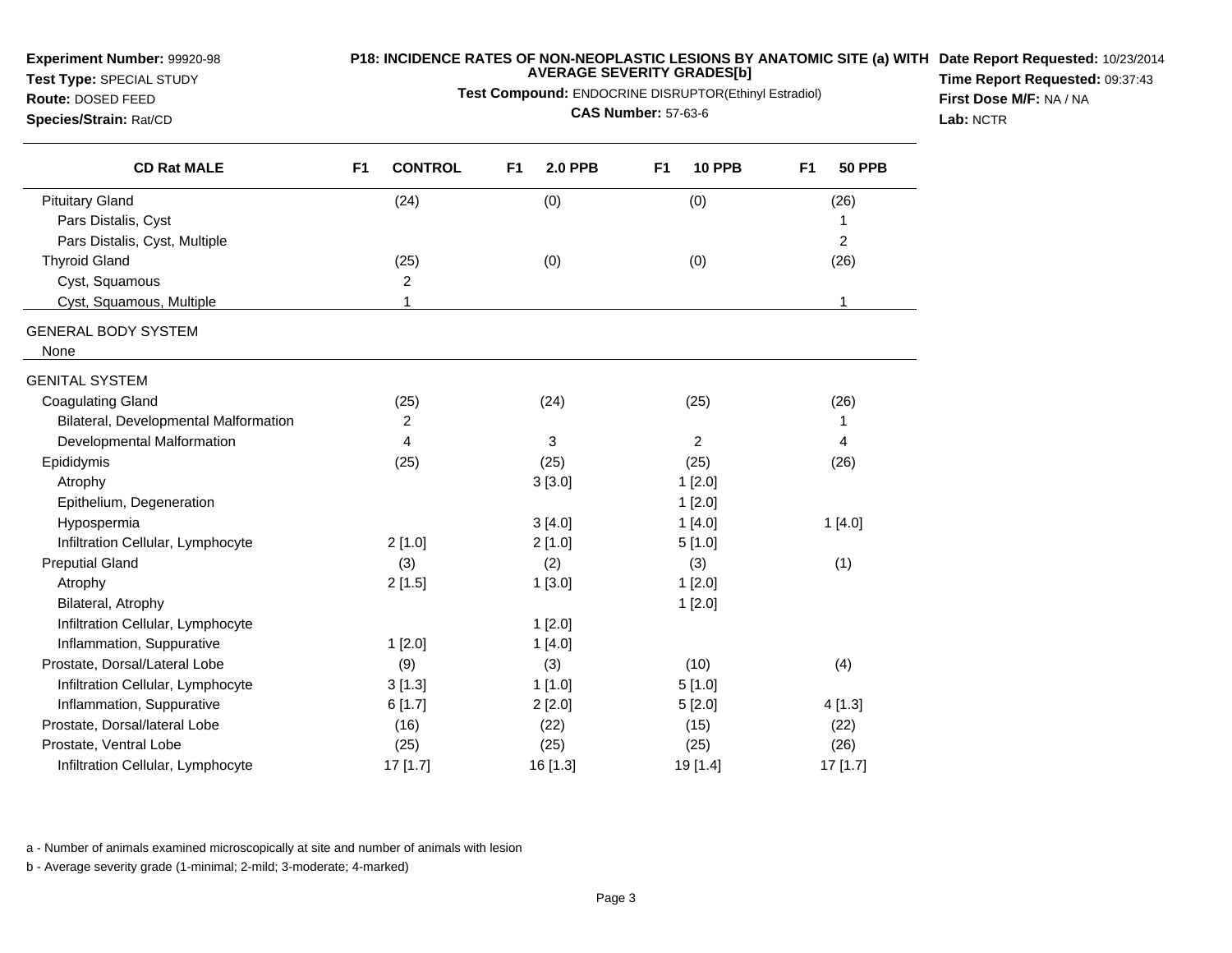**Test Type:** SPECIAL STUDY

## **P18: INCIDENCE RATES OF NON-NEOPLASTIC LESIONS BY ANATOMIC SITE (a) WITH AVERAGE SEVERITY GRADES[b] Date Report Requested:** 10/23/2014

**Test Compound:** ENDOCRINE DISRUPTOR(Ethinyl Estradiol)

**Route:** DOSED FEED**Species/Strain:** Rat/CD

**CAS Number:** 57-63-6

**Time Report Requested:** 09:37:43**First Dose M/F:** NA / NA**Lab:** NCTR

| <b>CD Rat MALE</b>               | F <sub>1</sub><br><b>CONTROL</b> | F <sub>1</sub><br><b>2.0 PPB</b> | <b>10 PPB</b><br>F <sub>1</sub> | <b>50 PPB</b><br>F <sub>1</sub> |
|----------------------------------|----------------------------------|----------------------------------|---------------------------------|---------------------------------|
| Inflammation, Suppurative        | 2[1.0]                           | 1[2.0]                           |                                 |                                 |
| <b>Rete Testes</b>               | (25)                             | (23)                             | (24)                            | (25)                            |
| Dilatation                       |                                  | 4[2.5]                           | 2[2.5]                          |                                 |
| <b>Seminal Vesicle</b>           | (25)                             | (25)                             | (25)                            | (26)                            |
| <b>Depletion Secretory</b>       | 2[3.0]                           |                                  | 1[4.0]                          |                                 |
| <b>Testes</b>                    | (25)                             | (25)                             | (25)                            | (26)                            |
| Seminif Tub, Degeneration        | 2[1.5]                           | 5[3.8]                           | 3[3.3]                          | 2[2.5]                          |
| <b>HEMATOPOIETIC SYSTEM</b>      |                                  |                                  |                                 |                                 |
| <b>Bone Marrow</b>               | (25)                             | (0)                              | (0)                             | (26)                            |
| Spleen                           | (25)                             | (0)                              | (0)                             | (26)                            |
| Hematopoietic Cell Proliferation | 1[2.0]                           |                                  |                                 |                                 |
| Hyperplasia, Lymphoid            |                                  |                                  |                                 | 1[1.0]                          |
| Pigmentation                     | 1[1.0]                           |                                  |                                 | 4 [1.0]                         |
| <b>Thymus</b>                    | (25)                             | (0)                              | (0)                             | (26)                            |
| <b>INTEGUMENTARY SYSTEM</b>      |                                  |                                  |                                 |                                 |
| <b>Mammary Gland</b>             | (25)                             | (24)                             | (25)                            | (26)                            |
| Alveolus, Hyperplasia            | 1[3.0]                           | 7[1.6]                           | 11 [1.8]                        | 10 [2.6]                        |
| Duct, Hyperplasia                |                                  | 1[2.0]                           | 5[1.6]                          | 10 [2.0]                        |
| Skin                             | (0)                              | (0)                              | (0)                             | (1)                             |
| MUSCULOSKELETAL SYSTEM           |                                  |                                  |                                 |                                 |
| Bone                             | (25)                             | (0)                              | (0)                             | (26)                            |
| NERVOUS SYSTEM                   |                                  |                                  |                                 |                                 |
| <b>Brain</b>                     | (0)                              | (0)                              | (0)                             | (1)                             |
| Spinal Cord                      | (0)                              | (0)                              | (0)                             | (1)                             |
| <b>RESPIRATORY SYSTEM</b>        |                                  |                                  |                                 |                                 |
| Lung                             | (0)                              | (0)                              | (0)                             | (1)                             |
| Trachea                          | (0)                              | (0)                              | (0)                             | (1)                             |

a - Number of animals examined microscopically at site and number of animals with lesion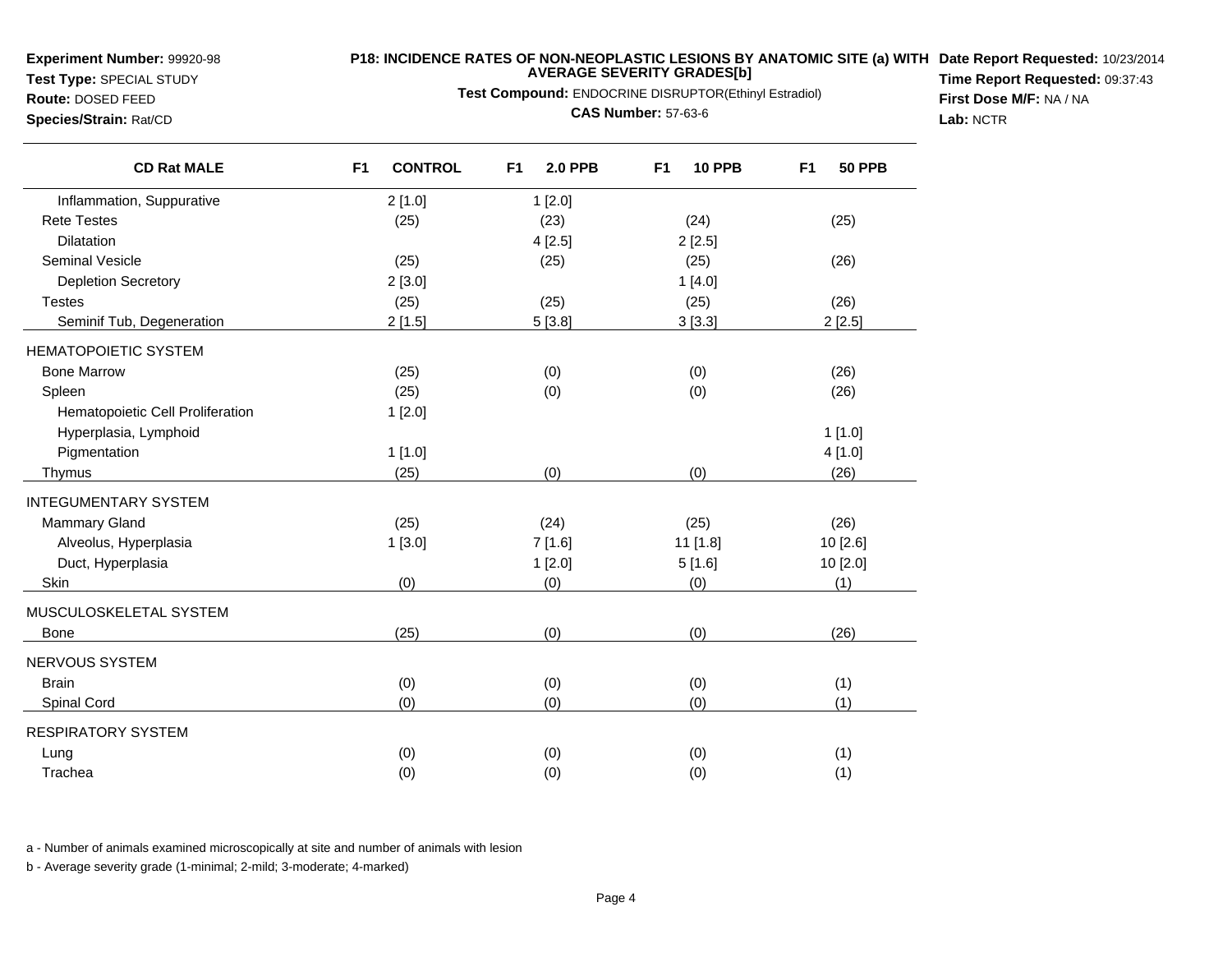| <b>Experiment Number: 99920-98</b><br>Test Type: SPECIAL STUDY<br><b>Route: DOSED FEED</b><br>Species/Strain: Rat/CD | P18: INCIDENCE RATES OF NON-NEOPLASTIC LESIONS BY ANATOMIC SITE (a) WITH Date Report Requested: 10/23/201<br><b>AVERAGE SEVERITY GRADES[b]</b><br>Test Compound: ENDOCRINE DISRUPTOR(Ethinyl Estradiol)<br><b>CAS Number: 57-63-6</b> |                      |                     |                                 | Time Report Requested: 09:37:43<br>First Dose M/F: NA / NA<br>Lab: NCTR |
|----------------------------------------------------------------------------------------------------------------------|---------------------------------------------------------------------------------------------------------------------------------------------------------------------------------------------------------------------------------------|----------------------|---------------------|---------------------------------|-------------------------------------------------------------------------|
| <b>CD Rat MALE</b>                                                                                                   | <b>CONTROL</b><br>F <sub>1</sub>                                                                                                                                                                                                      | F1<br><b>2.0 PPB</b> | <b>10 PPB</b><br>F1 | <b>50 PPB</b><br>F <sub>1</sub> |                                                                         |
| SPECIAL SENSES SYSTEM<br>None                                                                                        |                                                                                                                                                                                                                                       |                      |                     |                                 |                                                                         |
| URINARY SYSTEM                                                                                                       |                                                                                                                                                                                                                                       |                      |                     |                                 |                                                                         |
| Kidney                                                                                                               | (25)                                                                                                                                                                                                                                  | (2)                  | (25)                | (26)                            |                                                                         |
| Congestion                                                                                                           | 2[2.0]                                                                                                                                                                                                                                | 1[2.0]               |                     | 2[2.0]                          |                                                                         |
| Cortex, Cyst                                                                                                         | 4                                                                                                                                                                                                                                     |                      | 3                   |                                 |                                                                         |
| Cortex, Cyst, Multiple                                                                                               |                                                                                                                                                                                                                                       |                      |                     |                                 |                                                                         |
| Developmental Malformation                                                                                           |                                                                                                                                                                                                                                       |                      |                     |                                 |                                                                         |
| <b>Hyaline Droplet</b>                                                                                               | 4 [1.3]                                                                                                                                                                                                                               |                      | 1[1.0]              | 5[1.2]                          |                                                                         |
| Infiltration Cellular, Lymphocyte                                                                                    | 18 [1.1]                                                                                                                                                                                                                              | 1[1.0]               | 12 [1.0]            | $17$ [1.1]                      |                                                                         |
| Inflammation, Chronic                                                                                                | 1[2.0]                                                                                                                                                                                                                                |                      | 1[1.0]              | 1[1.0]                          |                                                                         |
| Interstitium, Fibrosis                                                                                               | 4 [1.3]                                                                                                                                                                                                                               |                      |                     | 1[2.0]                          |                                                                         |
| Renal Tubule, Degeneration                                                                                           |                                                                                                                                                                                                                                       |                      |                     | 1[1.0]                          |                                                                         |
| Renal Tubule, Dilatation                                                                                             | 9[1.7]                                                                                                                                                                                                                                |                      | 6[1.5]              | 11 [1.6]                        |                                                                         |
| Renal Tubule, Hyperplasia                                                                                            |                                                                                                                                                                                                                                       |                      | 1[2.0]              | 1[1.0]                          |                                                                         |
| Renal Tubule, Mineralization                                                                                         |                                                                                                                                                                                                                                       |                      |                     | 9[1.3]                          |                                                                         |
| Renal Tubule, Regeneration                                                                                           | 9[1.0]                                                                                                                                                                                                                                |                      | 4 [1.0]             | 13[1.1]                         |                                                                         |
| Urinary Bladder                                                                                                      | (0)                                                                                                                                                                                                                                   | (0)                  | (0)                 | (1)                             |                                                                         |

# \*\*\*END OF MALE DATA\*\*\*

a - Number of animals examined microscopically at site and number of animals with lesion

b - Average severity grade (1-minimal; 2-mild; 3-moderate; 4-marked)

**Experiment Number:** 99920-98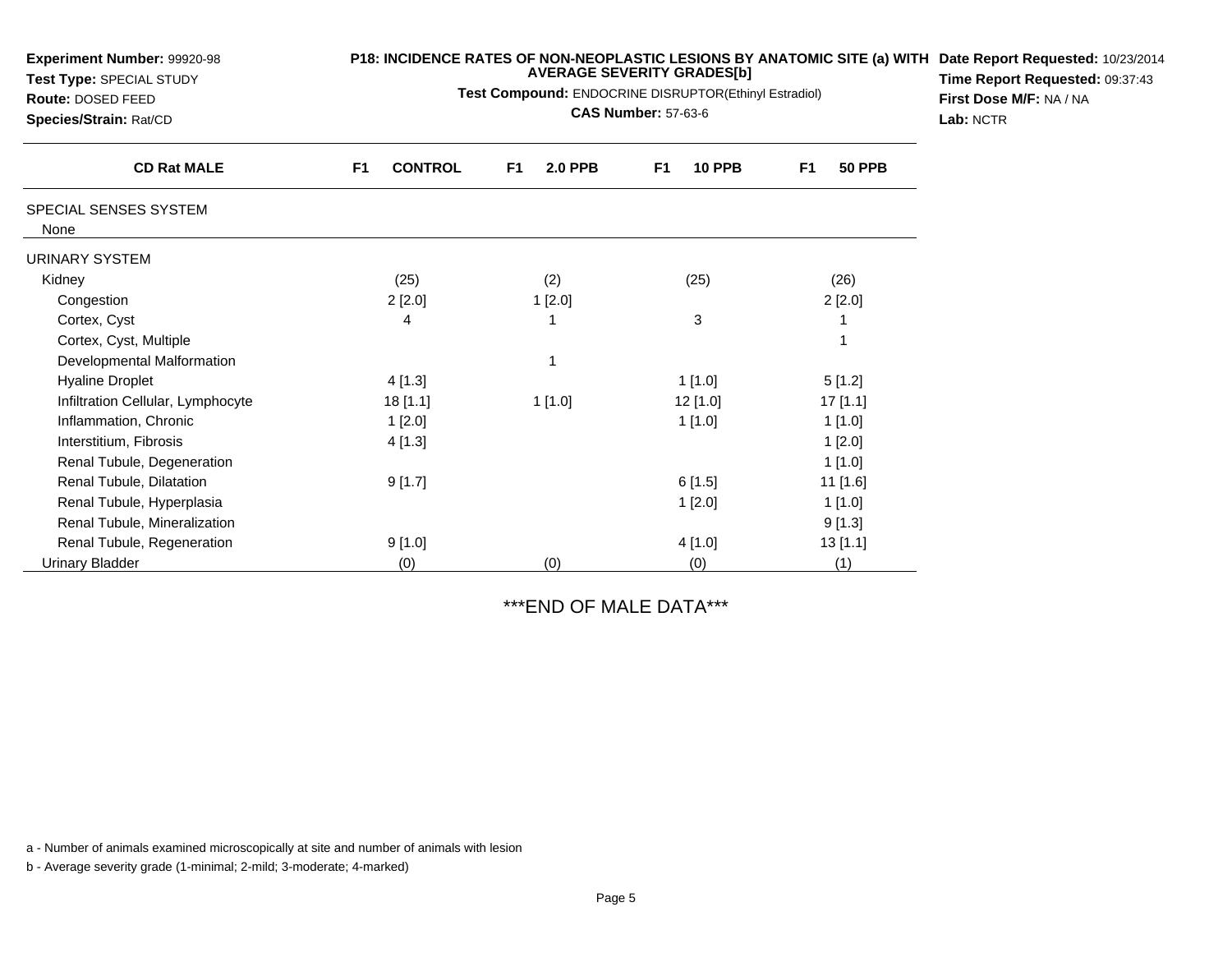**Test Type:** SPECIAL STUDY

#### **P18: INCIDENCE RATES OF NON-NEOPLASTIC LESIONS BY ANATOMIC SITE (a) WITH AVERAGE SEVERITY GRADES[b] Date Report Requested:** 10/23/2014

**Test Compound:** ENDOCRINE DISRUPTOR(Ethinyl Estradiol)

**Route:** DOSED FEED**Species/Strain:** Rat/CD

**CAS Number:** 57-63-6

**Time Report Requested:** 09:37:43**First Dose M/F:** NA / NA**Lab:** NCTR

| <b>CD Rat FEMALE</b>                    | <b>CONTROL</b><br>F <sub>1</sub> | F <sub>1</sub><br><b>2.0 PPB</b> | <b>10 PPB</b><br>F <sub>1</sub> | <b>50 PPB</b><br>F <sub>1</sub> |
|-----------------------------------------|----------------------------------|----------------------------------|---------------------------------|---------------------------------|
| <b>Disposition Summary</b>              |                                  |                                  |                                 |                                 |
| <b>Animals Initially In Study</b>       | 25                               | 25                               | 25                              | 25                              |
| <b>Early Deaths</b>                     |                                  |                                  |                                 |                                 |
| <b>Survivors</b>                        |                                  |                                  |                                 |                                 |
| <b>Terminal Sacrifice</b>               | 25                               | 25                               | 25                              | 25                              |
| <b>Animals Examined Microscopically</b> | 25                               | 25                               | 25                              | 25                              |
| <b>ALIMENTARY SYSTEM</b>                |                                  |                                  |                                 |                                 |
| Liver                                   | (25)                             | (0)                              | (0)                             | (25)                            |
| Basophilic Focus, Multiple              |                                  |                                  |                                 | 1                               |
| Developmental Malformation              | 1                                |                                  |                                 | $\overline{c}$                  |
| Inflammation, Chronic Active            | 5[1.0]                           |                                  |                                 | 1[1.0]                          |
| CARDIOVASCULAR SYSTEM                   |                                  |                                  |                                 |                                 |
| None                                    |                                  |                                  |                                 |                                 |
| <b>ENDOCRINE SYSTEM</b>                 |                                  |                                  |                                 |                                 |
| <b>Adrenal Cortex</b>                   | (25)                             | (0)                              | (0)                             | (25)                            |
| Hypertrophy, Focal                      |                                  |                                  |                                 | 1[1.0]                          |
| <b>Adrenal Medulla</b>                  | (25)                             | (0)                              | (0)                             | (25)                            |
| <b>Pituitary Gland</b>                  | (25)                             | (0)                              | (0)                             | (25)                            |
| <b>Thyroid Gland</b>                    | (25)                             | (1)                              | (0)                             | (25)                            |
| Ectopic Thymus                          |                                  | 1                                |                                 |                                 |
| Ultimobranchial Cyst                    | $\overline{c}$                   |                                  |                                 | 1                               |
| <b>GENERAL BODY SYSTEM</b>              |                                  |                                  |                                 |                                 |
| None                                    |                                  |                                  |                                 |                                 |
| <b>GENITAL SYSTEM</b>                   |                                  |                                  |                                 |                                 |
| <b>Clitoral Gland</b>                   | (1)                              | (2)                              | (0)                             | (1)                             |
| Cyst                                    |                                  |                                  |                                 | 1                               |

a - Number of animals examined microscopically at site and number of animals with lesion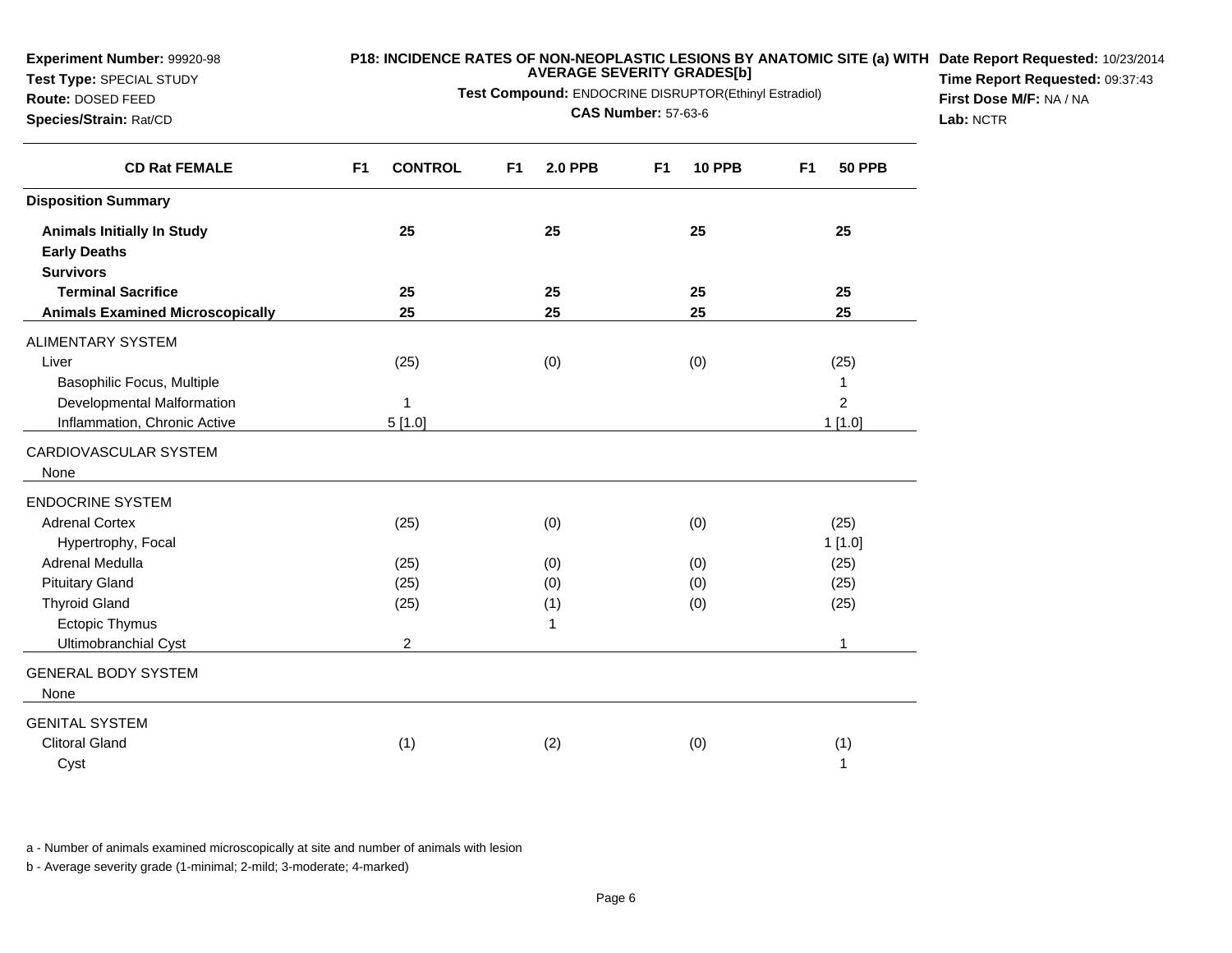**Test Type:** SPECIAL STUDY

**Route:** DOSED FEED**Species/Strain:** Rat/CD

### **P18: INCIDENCE RATES OF NON-NEOPLASTIC LESIONS BY ANATOMIC SITE (a) WITH AVERAGE SEVERITY GRADES[b] Date Report Requested:** 10/23/2014

**Test Compound:** ENDOCRINE DISRUPTOR(Ethinyl Estradiol)

**CAS Number:** 57-63-6

**Time Report Requested:** 09:37:43**First Dose M/F:** NA / NA**Lab:** NCTR

| <b>CD Rat FEMALE</b>         | F <sub>1</sub><br><b>CONTROL</b> | F <sub>1</sub><br><b>2.0 PPB</b> | F <sub>1</sub><br><b>10 PPB</b> | F <sub>1</sub><br><b>50 PPB</b> |
|------------------------------|----------------------------------|----------------------------------|---------------------------------|---------------------------------|
| Distended                    | 1                                | $\overline{a}$                   |                                 |                                 |
| Inflammation, Chronic Active | 1[2.0]                           | 2[3.0]                           |                                 |                                 |
| Ovary                        | (25)                             | (25)                             | (25)                            | (25)                            |
| Asynchrony                   |                                  |                                  | 1                               |                                 |
| Corpus Luteum, Cyst          | 1                                |                                  |                                 | 1                               |
| Cyst                         |                                  |                                  | 1                               | 1                               |
| <b>Diestrus</b>              | 9                                | 6                                | 6                               | 11                              |
| Estrus                       | 4                                | $\overline{c}$                   | 6                               | 3                               |
| Follicle, Cyst               | 1                                |                                  |                                 |                                 |
| Hyperplasia, Sertoliform     |                                  |                                  |                                 | 3[1.3]                          |
| <b>Metestrus</b>             | 5                                | 7                                | 6                               | 3                               |
| Proestrus                    | $\overline{7}$                   | 10                               | 6                               | 8                               |
| Rete Ovarii, Dilatation      |                                  |                                  |                                 | 1[2.0]                          |
| Oviduct                      | (25)                             | (25)                             | (25)                            | (25)                            |
| Uterus                       | (25)                             | (25)                             | (25)                            | (25)                            |
| Cyst                         |                                  |                                  | 1                               |                                 |
| <b>Diestrus</b>              | 9                                | 6                                | 7                               | 11                              |
| Estrus                       | 4                                | 3                                | 6                               | 3                               |
| Metestrus                    | 5                                | 6                                | 6                               | 3                               |
| Proestrus                    | $\overline{7}$                   | 10                               | 6                               | 8                               |
| Vagina                       | (24)                             | (25)                             | (25)                            | (25)                            |
| <b>Diestrus</b>              | 10                               | 6                                | 5                               | 11                              |
| Estrus                       | 4                                | 4                                | 6                               | $\,6$                           |
| Metestrus                    | 4                                | 7                                | 8                               | 3                               |
| Proestrus                    | 6                                | 8                                | 6                               | 5                               |
| <b>HEMATOPOIETIC SYSTEM</b>  |                                  |                                  |                                 |                                 |
| <b>Bone Marrow</b>           | (25)                             | (0)                              | (0)                             | (25)                            |
| Spleen                       | (25)                             | (0)                              | (0)                             | (25)                            |
| Pigmentation                 | 2[1.0]                           |                                  |                                 | 2[1.5]                          |

a - Number of animals examined microscopically at site and number of animals with lesion